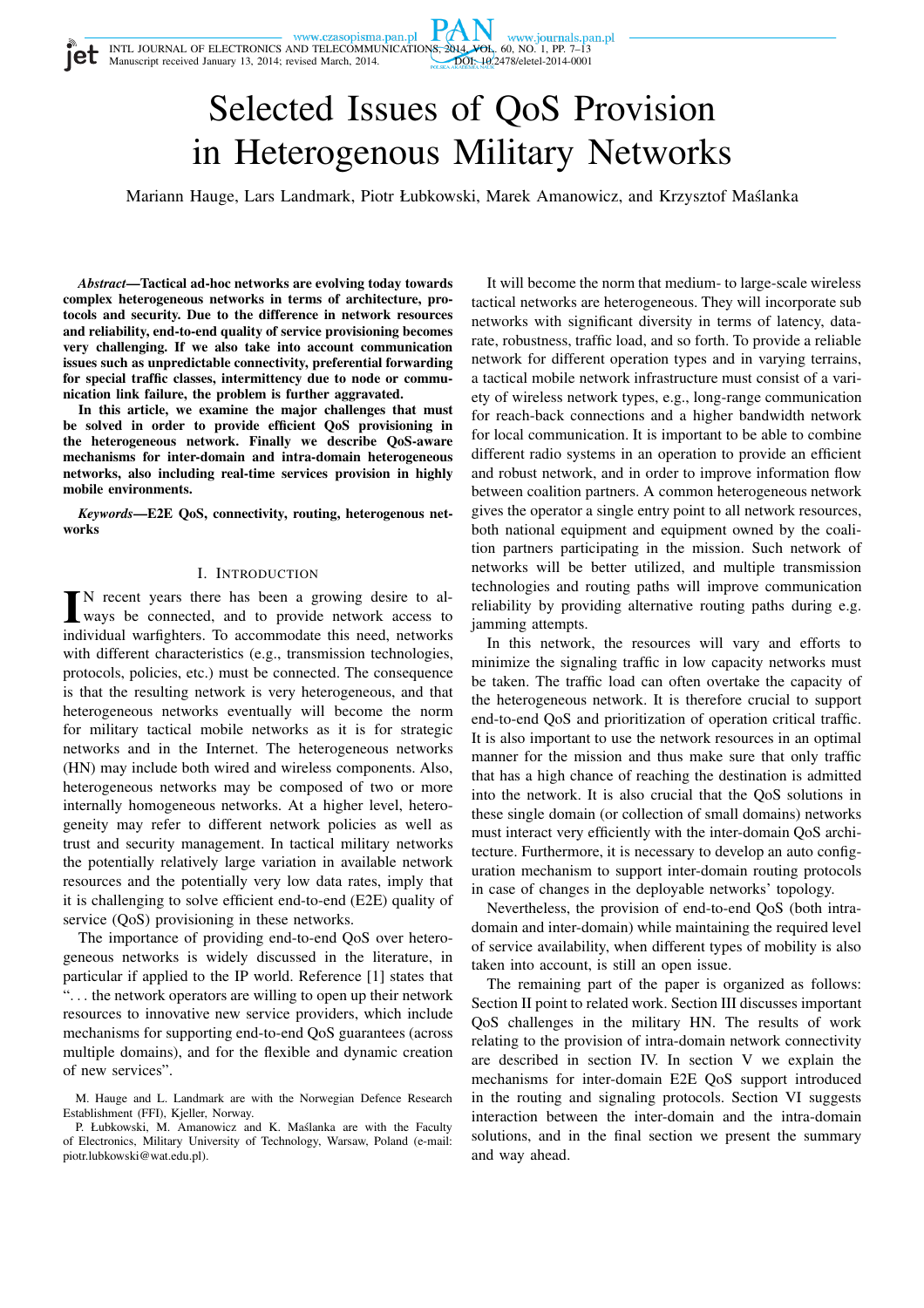## II. RELATED WORK

Provision of E2E QoS is an important challenge in the area of HN. Many QoS-enabled architectures and protocols have been proposed to solve the problem of end-to-end quality of real-time audio/video and high quality data services. The AQUILA project [2] suggested distributed QoS middleware for the single domain homogeneous IP network. One of the achievements of the project was leveraging the concept of traffic classes, redirection from IntServ to DiffServ architecture and use of BB (Bandwidth Broker). In the EuQoS project [3] a heterogeneous scenario with five different technologies of access networks was considered. The Classes of Service (CoS) proposed were based on the DiffServ concept with the number of CoSs limited to six and four in the access and core network respectively. The signaling layer proposed by the EuQoS project was built using an augmented SIP protocol called EQ-SIP [3]. The QBone project [4] conducted research in the field of QoS provisioning for the global IP network i.e. multi-domain scenario. The architecture proposed by QBone team was built on DiffServ architecture with Bandwidth Broker. For the inter-domain communication the SIBBS (Simple Interdomain Bandwidth Broker Signaling) protocol was proposed [4].

The proposed architectures of the referenced EU projects are more or less based on the DiffServ IP model. As far as this model is concerned four alternatives are taken into account: no control (where only a basic priority mechanism is applied), static trunks, DiffServ-PCN (Pre Congestion Notification) [5], and BB, not available in the market for now but a great potential for QoS management. In the presented solutions emphasis is put on traffic management, bandwidth optimization, Call Admission Control (CAC), QoS signaling protocols and network planning. The presence of QoS signaling protocols, as RSVP-TE [6], is essential. Mapping the QoS requirements over the different private technologies is a topic for QoS management. The same concept applies if CAC is considered. If there are no signaling schemes to manage resources dynamically, the Service Level Specification (SLS) support is left to the experience of network operators at network planning level.

The mentioned QoS architectures are all designed with the focus of E2E QoS support in cellular mobile networks and in fixed networks with several network service providers. However, military tactical networks differ from the typical heterogeneous networks found in civilian infrastructure due to their features such as frequent topology changes, mobility of users and service providers, common use of wireless links, multi-hop wireless paths, relatively low data rates, large variation in maximum available data rate, and limited processing and power capacity of network nodes. The trust relation between network partners is also different in a coalition than between commercial network providers, and the Service Level Agreements (SLAs) can have a different role (not a contractual agreement of quality and cost, but more an approximate agreement of willingness to make resources available). The traffic pattern in the different networks can also be quite different.

In the work we present in this article, we have had these differences in mind in the design of the mechanisms, and by suggesting an interaction between a Multi Topology (MT) routing protocol used in the mobile tactical environment and the QoS provisioning framework running in the tactical backbone.

The MT routing protocol is an intra-domain QoS routing protocol. QoS-routing aims to find a route which provides the required service quality for a specific traffic type. This can be done using routing metrics based on parameters like delay, data rate, signal to noise ratio, route stability, etc. These protocols must be combined with a resource manager and a traffic classifier (e.g., DiffServ-like classification) to support QoS in the network. Two survey papers [7], [8] give a comprehensive overview of many of the available QoS-routing proposals.

However, most of the QoS-routing schemes are reactive routing protocols. We believe proactive protocols will be necessary in tactical MANETs to reduce the routing response time and increase the predictability of the network availability. We also think it is beneficial in a very heterogeneous environment to store several routes with different characteristics to support separate QoS requirements. The MT supported QoS architecture [9] that we utilize in this article is a simple but powerful scheme with a proactive routing protocol that maintains multiple topologies in the routing domain and consequently provides multiple paths from source to destination. Each topology/path is associated with a single or multiple QoS-class(es).

### III. QOS CHALLENGES IN HETEROGENEOUS NETWORKS

The QoS models discussed so far work out the problem of E2E QoS provisioning with an overlay network covering the different networks traversed from source to destination. In a military tactical network, one or several of these networks might be a very heterogeneous MANET where mobility can lead to reduction and/or renegotiation of QoS parameters. A Demand Assigned Multiple Access (DAMA) SatCom connection represents a similar situation. QoS mechanisms that can adapt to the rapid changes of the QoS characteristics of the E2E path traversing a heterogeneous network domain also needs to be addressed. QoS routing and admission control are among the parameters that are to be discussed here.

In deployed and mobile military networks the resources are limited and can vary much over time (e.g., due to hostile activity or changes in channel propagation conditions). Conceptually, the QoS architecture should consist of admission control, resource monitoring and management, and the ability to preempt flows when the network is congested. This implies another challenge that needs to be emphasized. It is connected with the problem of QoS policy definition and implementation and could be solved by using priority, admission control as well as preemption.

Furthermore, as not all flows are admitted and some flows have to be preempted there is a fairness problem. In homogeneous MANET type networks; short distance flows (in number of hops) use typically more resources than flows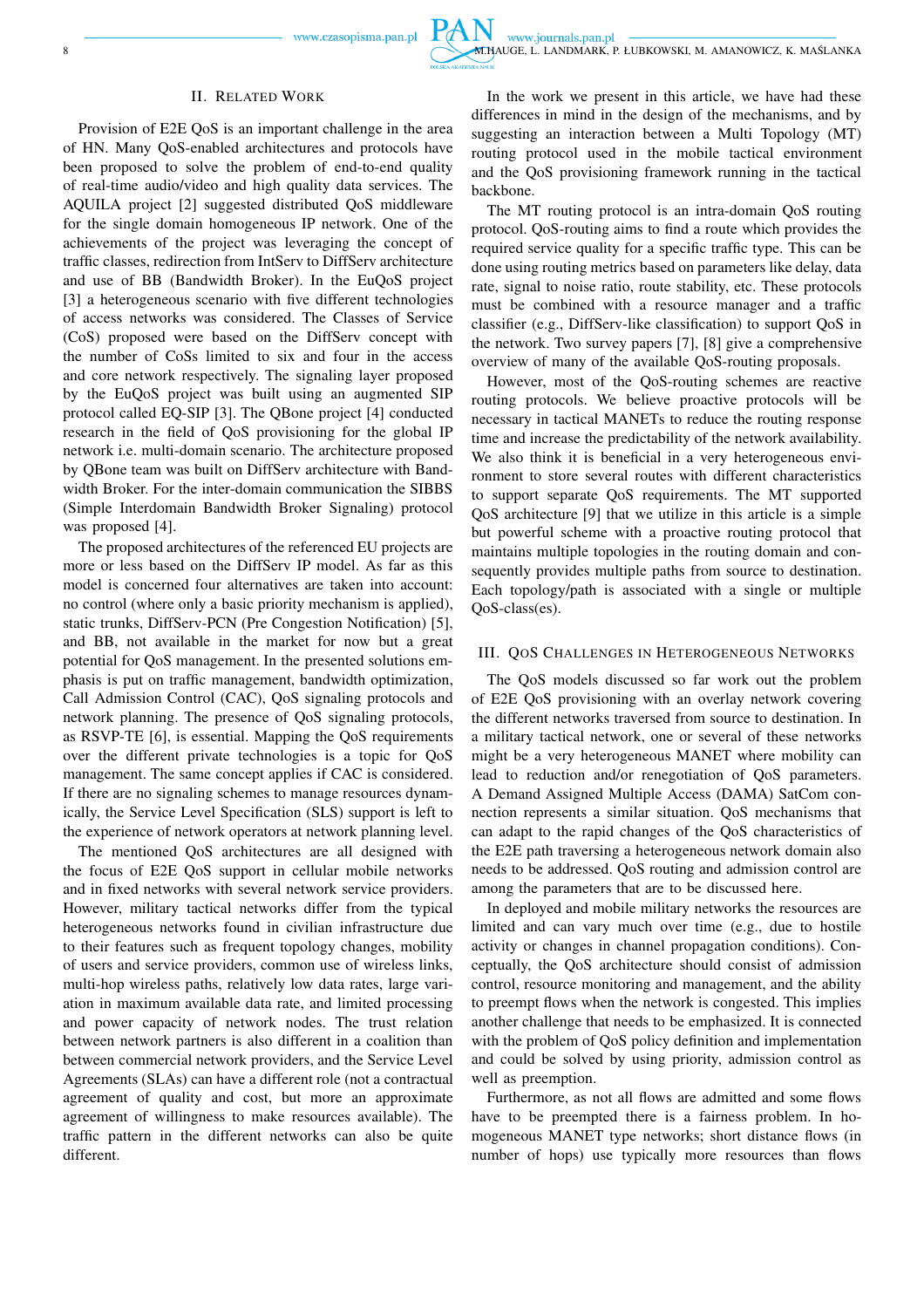www.czasopisma.pan.pl SELECTED ISSUES OF QOS PROVISION IN HETEROGENOUS MILITARY NETWORKS

PA

www.journals.pan.pl

over longer paths. A tradeoff exists between high network utilization and fairness. A similar situation will also exist in heterogeneous networks.

It should be noted, also, that provision of end-to-end QoS cannot be realized without routing based on valid resource information and resource management and with connected security mechanisms.

Taking this into consideration, the following QoS challenges should be taken into account:

- signaling: In a multi-domain network, it is imperative to install and manage QoS in each domain. The need is to transfer QoS requirements among network portions implementing their own technologies and protocols. This requirement has also been emphasized e.g. by the NATO Science and Technology Organization (STO) working group on Protected Core Networking (PCN) [10]. The signaling protocol used to signal the requirements should be designed to rapidly cope with changes in the network topology, and thus end-to-end QoS conditions. In order to increase the robustness of the different connections in the network, the protocol must:
	- **–** release resources reserved for a specific traffic-flow if the flow disappears for a certain period of time and
	- **–** provide alternative routes to the destination in case of node failure or congestion in the network. Therefore signaling across all domains on the data-path is needed.
- cross-layer QoS mapping: The data network is composed of functional layers where each layer must cooperate to support end-to-end QoS provision. The overall perceived service quality depends on the QoS achieved at each layer of the network. The QoS requirements at the application layer should be classified into a set of QoS classes with their corresponding application layer metrics. The QoS requirements must flow vertically across the layers and need to be received, understood and satisfied by all layers in the network stack. Therefore a vertical mapping of QoS metrics is critical. If the different layers do not cooperate to support a QoS requirement, but instead choose their best support for the required QoS independent of each other, there is a risk that the layers can in the worst case, select to use mechanisms that undermine each other. Cross-layer mechanisms can be used both to improve QoS support internal in a homogeneous networks, but also to provide relevant QoS/resource information between networks in a heterogeneous network. In the latter case it is imperative that the different networks have a common understanding of what the information made available by the cross-layer functionality, means.
- QoS routing: Military HN (MHN), are very dynamic in their nature due to the use of mobile nodes and radio resources. The time-varying low-capacity resources of the MANET, which is very often a basic part of a military heterogeneous network, make maintaining accurate routing information very difficult.
- **–** intra-domain routing: The network layer maintains the end-to-end path whereas the MAC layer is in charge of access to the medium for the next hop on the path. The path selection and the channel access must aim to support the same QoS requirement for the data packet. Link quality and channel traffic-load known at the MAC layer should be made available to the routing layer and topology information from the routing layer can be useful for the MAC layer. It is also beneficial to maintain multiple paths/topologies with different QoS characteristics in the network.
- **–** inter-domain routing: The border routers must be able to automatically reconfigure their routing daemons in order to support end-to-end QoS over deployable networks composed of multiple autonomous systems that can move relative to each other. They can organize more than one link to other ASs. Moreover, each domain can be partitioned or merge. The autonomous system border router (ASBR), equipped with BGP functionality, should be responsible for appropriate traffic routing and routing policy and reacts automatically to changes that occurs in AS.

Some of challenging issues mentioned above are discussed in the next part of the article.

# IV. PROVIDING CONNECTIVITY AND QOS OVER SINGLE-DOMAIN HETEROGENEOUS NETWORKS

The QoS architecture in military tactical networks must consist of a set of mechanisms and solutions for the mobile tactical edge and a set of mechanisms and solutions for the deployed backbone and its connections to the strategic network. The mechanisms must interact very well.

In this section we describe a possible architecture for providing connectivity and differentiated QoS support in heterogeneous mobile tactical networks. The purpose of this solution is to exploit the existence of parallel paths in the network to support differentiated QoS. It is assumed that the heterogeneous network might consist of radios based on different transmission technologies (capacity, range, delay, etc.). The purpose of the design is to find the path that traverses the group of transmission technologies that best suits the requirement of a traffic class. In the current phase this solutions supports multiple networks organized in a single domain, but it can also be extended to support multiple domains.

The suggested solution defines multiple routing topologies in the network in order to support different QoS-classes. These topologies are then used to ensure that data packets are only forwarded on topologies with sufficient capabilities to support the requirements of the dataflow. We combine Multi-Topology (MT) routing (e.g., [11], [12]) and traditional DiffServ-like [13], [14] mechanisms to utilize all available transmission means in the tactical network and increase the robustness of the network.

A traditional link state routing protocol maintains one routing table with one entry for "the best route" to all destinations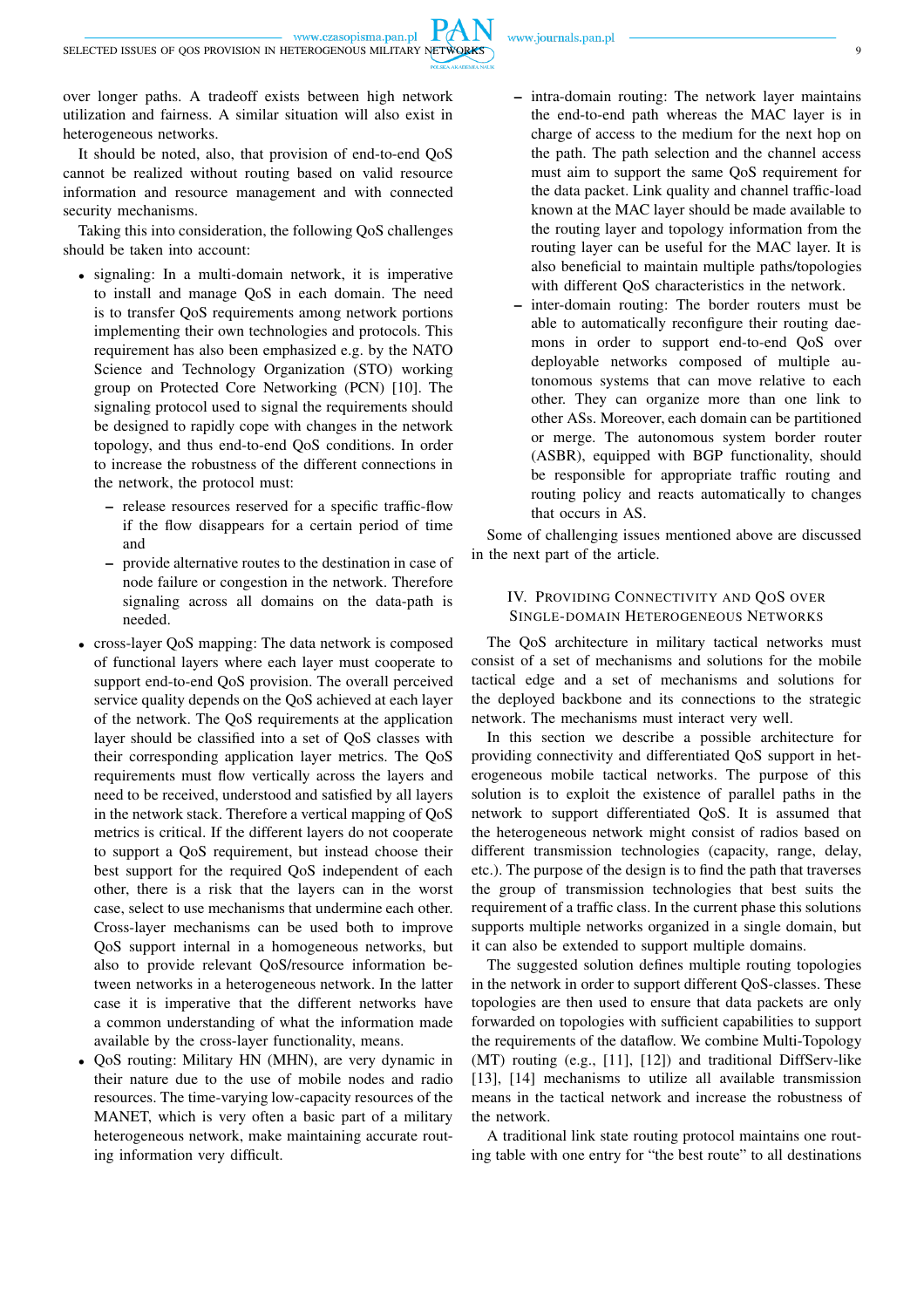



Fig. 1. This figure shows a network with three different topologies.

TABLE I THE USE OF THE RADIO NETWORKS IN THE TOPOLOGIES

| Radio Type                              | Low data-rate<br>topology | High data-rate<br>topology | Low delay<br>topology |
|-----------------------------------------|---------------------------|----------------------------|-----------------------|
| $\overline{\text{N}}$ ation 1<br>SatCom | X                         |                            |                       |
| Nation 1<br><b>UHF Network1</b>         | X                         | X                          | X                     |
| Nation 1<br><b>VHF Network</b>          | X                         |                            | X                     |
| Nation 1<br>UHF Network2                | X                         | X                          | X                     |
| Nation 2<br><b>UHF Network</b>          | X                         | X                          | X                     |

in a network domain (or several of the best routes for load balancing purposes). The best route is calculated based on the chosen metric (e.g., shortest path first (SPF) or lowest cost, where the cost parameter can be established based on any set of link parameters).

A Multi-Topology routing (MT-routing) protocol maintains several topologies within the network domain at the cost of a few extra bytes in the routing packets. Each topology spans a subset of the physical topology. The shortest path first calculation (other metrics can be used if available) is performed for each topology to discover the best routes within the topology. The cost of one link can be set different for the different topologies. Only the links belonging to the actual topology are included in the calculation. The results of the SPF calculation are stored in one forwarding table for each topology. In Fig. 1 we present a network where three topologies are defined on the physical topology. A number of topologies can be defined on a single physical link. All the physical links in the domain must be part of the default topology. The default topology is used for routing traffic and ensures that routing information reaches the complete network domain.

During network configuration, topologies can be tailored to represent many different purposes. We use the topologies in order to support QoS. In the MT supported QoS architecture,



Fig. 2. A very heterogeneous mobile network.



Fig. 3. The links that participates in the high data-rate topology.

we configure and maintain several network topologies that each spans a subset of the physical topology. The topologies are configured to represent a certain QoS characteristics of the network, and the topology will then only contain paths that support the specified QoS characteristic. Each topology has its own forwarding table that is used to forward data packets classified as belonging to that specific topology. The Type of Service (TOS) field in the IP packet can be used to supply the tag for the choice of topology and forwarding table. If a destination address is not available in the forwarding table associated with the QoS-class, then no path exists in the network where the specific QoS-class is allowed to be transported. Thus the flow should not be admitted to the network. Traffic that cannot be supported is stopped at the network edge. Hence, MT will only admit supported traffic, and all other traffic is early discarded without draining valuable resources.

Figure 2 gives an example of a heterogeneous mobile coalition network that consists of several radio networks. Table I shows how three different QoS topologies can be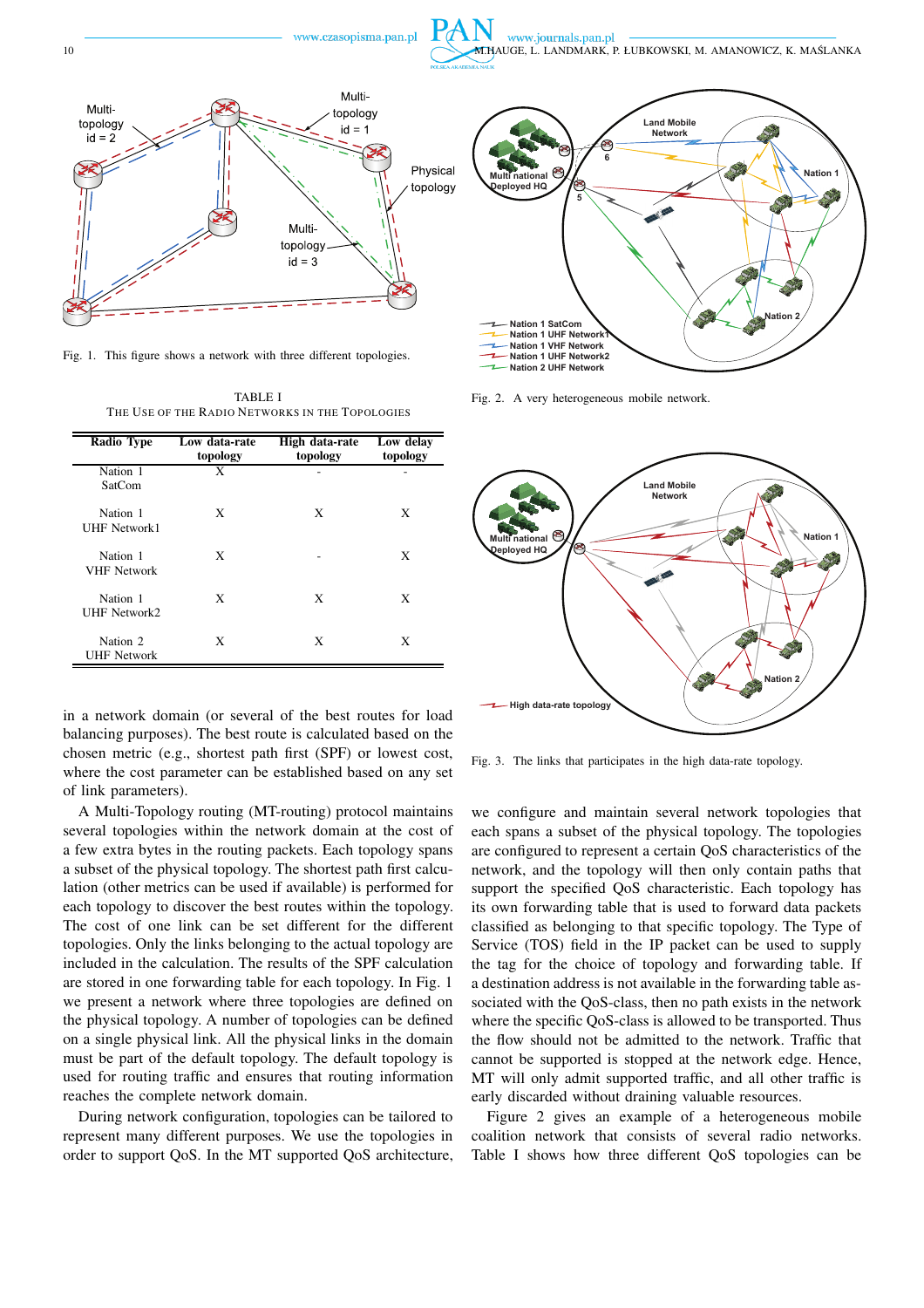

www.journals.pan.pl



Fig. 4. Typical AS mobility scenarios.

configured in this network. Figure 3 further visualizes the high data-rate topology.

This MT supported QoS architecture has been studied in the Coalition Network for Secure Information Sharing (CoNSIS) project [15]. The examples given above are taken from that study. More information about the use of this design in CoNSIS can be found in [9].

We see the use of multiple topologies paired with a DiffServ-like architecture as a simple but powerful tool to dynamically block traffic at the source for flows that cannot be supported by the current network topology, and thereby improve the QoS and available capacity for admitted traffic.

The architecture also allows traffic tagged with different QoS classes to be routed on separate paths through the heterogeneous network. This allows optimal choice of the routing path for a QoS class, at the same time preserving the robustness and resource efficiency present with a common heterogeneous transport network. This mechanism can also enforce some load balancing in the network.

The protocol can run directly on the different radios, it can be implemented as an overlay network or it can interact with the routing protocols in the different sub networks by importing routing information from these networks into one or more topologies. Currently, the MT-protocol build topologies based on static predefined link characteristics. The benefit of it is that this value is always a correct "typical value". If there is no route to the destination in the chosen forwarding table, then it is certain that the traffic flow cannot be sustained. On the other hand, if a route is available, it is not certain that

this route has enough capacity available to sustain the traffic. In future work we want to investigate if dynamic parameters representing the real time resource situation for the links can be incorporated efficiently with the MT-routing protocol to better support the resource management mechanism. Alternatively, additional resource management mechanisms based on e.g., polling techniques [16] can be combined with the MTsupported QoS architecture to incorporate dynamic changes in e.g., channel quality and traffic load to further improve the scheme for admission control purposes. The resource mechanism must be executed for all defined topologies.

# V. PROVIDING E2E QOS OVER MULTI-DOMAIN HETEROGENEOUS NETWORKS

In order to support connectivity over multiple autonomous systems in tactical heterogeneous networks, the border routers have to be able to automatically reconfigure their routing table.

We have assumed that each autonomous system has its own traffic management policy, handled by a central manager implemented in the selected server. The manager is able to manage the border routers (ASBRs) via the agents located in the managed routers. It is assumed that the IP address of the manager is known by each agent, and then active agents can be registered in the manager.

Let us assume three basic autonomous system mobility scenarios depicted in Fig. 4 The ASBR with BGP has to detect its exterior neighbor routers during new ASes attachment (Fig. 4a), during attachment of additional ASBR (Fig. 4b) or changing previous point of attachment (Fig. 4c). This behavior is possible due to the exterior link detection procedure described below. We called the scheme presented below "BGP-based routing configuration management protocol" (BGP-CMP).

The agent located in the router must inform its manager that a new AS has been attached. After the link detection process, the peer agents communicate with each other in order to transfer information about the AS numbers (ASN) allocated to their ASs, and information about the IP addresses of the neighboring managers. Afterwards, each agent transfers this information to its home manager. Based on this information, the managers select the main manager, which is responsible for global address allocation to the common link between the ASes. The main manager selects the addresses from its address pool and informs its agent. The agent receiving the message with the new addresses informs its peering agent from the new AS, and the neighboring (slave) manager. Now, both managers can start the ASBR configuration procedure.

The AS can also move to a new position which enforces a need for ASBR reconfiguration (Fig. 4c). The agent located in the ASBR has to detect that the neighboring router is not accessible and inform the manager about this event in order to reconfigure the ASBR.

Each ASBR agent in the autonomous system is responsible for detection of the attached router in the neighboring AS. Our proposal is based on typical solutions for such problems and uses Neighbor Discovery (ND) frames sent periodically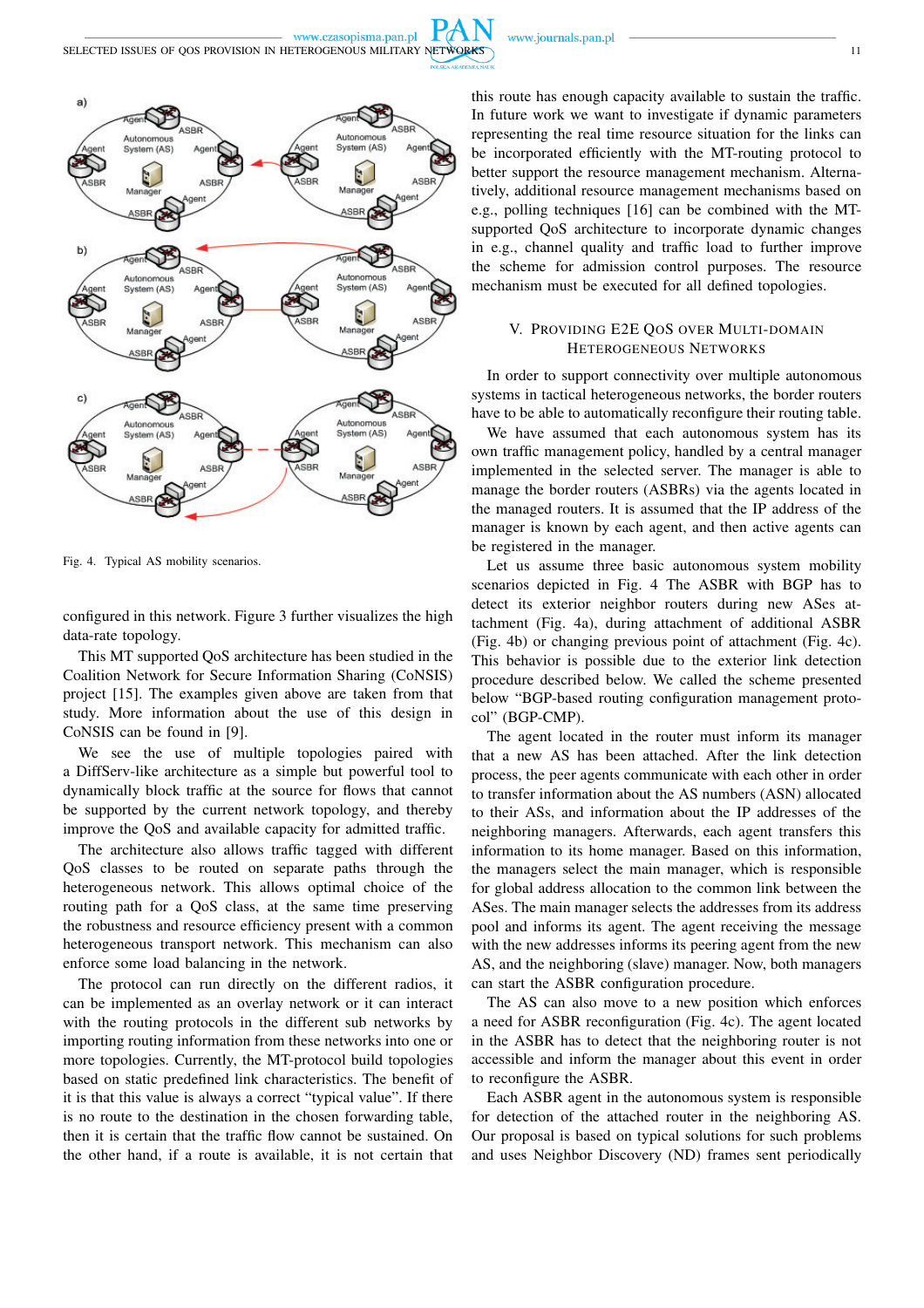

 $P\mathcal{A}$ 



Fig. 5. Flow diagram of BGP-CMP messages.

on the exterior router interfaces. In the case of IPv6 protocol stack, ND frames are sent to the multicast group for all link-local nodes and in the case of IPv4 to the link-local broadcast address. The ND messages are next used by the other router on the link for extracting the sender's link-local address and the ASN. It is now possible to send the *ND Acknowledged* message to the adjacent router in order to inform the router that sent the ND about the new connection and the manager's address. After the ASBR agents get to know each other's ASBR exterior interface link-local addresses, they can send information about the new connection to their managers. The ND ACK messages also contain information about all other ASs in which the BGP-CMP aware architecture is implemented. This allows managers to detect and solve the problems of domain ASN duplication as well as to start the partitioning and merging procedure. In the case of the same ASN configuration in both connected systems, the AS manager which knows about more BGP-CMP aware ASs will be selected as the manager of the newly connected systems.

The flow diagram of the BGP-based routing configuration management mechanisms is presented in Fig. 5. The diagram presents a set of message flows in the case of a new connection between two ASes. After the link detection phase is completed, the ASBR agents exchange information about their managers' addresses using ND ACK messages. This address is then sent via the message called *AS Information to the AS managers*. Based on the information about the neighboring ASN and a comparison of this to its own ASN, each manager selects the master manager as the manager with the lowest ASN (ASN100 in our case).

Then, the ASN100 manager sends the message *Net Addr Set* to its agent, informing the agent about the network global IP address selected on the exterior link configuration. This information is then resent via the message *Net Addr Set 2* to the neighboring agent's link-local address, and finally via the message *Net Addr Set 3* to the ASN200 manager. After this message sequence is completed, both managers start the configuration of their ASBRs (addresses and peering)

using NETCONF SSH session [17]. NETCONF is an XMLbased protocol used to perform management functions, mainly targeted at provisioning, but capable of monitoring certain configuration and operational state information. Because configuration data is sensitive information, security issues must be addressed. If SSH is used, only the users that are allowed to login to the system will be allowed to access NETCONF.

If the exterior link disconnection is detected by the border routers, each ASBR sends the message *Link Disconnection* to the managers. After this message sequence, both managers start the reconfiguration of their ASBRs (clearing the addresses and peering).

In the case ASBR loses the connection with the manager, a new manager activation procedure starts. If a newly connected router is not activated, a *ND acknowledged* message is sent with the not active flag set. This starts the procedure of ASBR configuration to set the router as one of our AS border routers. In order to support the QoS provision ASBR cooperates with the modified SIP protocol described in [18] which enables resource reservation for the supported service types.

# VI. INTERACTION BETWEEN INTRA- AND INTER-DOMAIN QOS MECHANISMS

There exist many proposals for QoS mechanisms within networks and between networks. In this paper we have described one intra-domain method that establish forwarding tables according to link technology or QoS metric and further map traffic to the respective forwarding table and we have described one inter-domain proposal for establishing an endto-end QoS signaling framework.

In order to make the best use of the relatively scarce network resources in a tactical military network, it is beneficial to allow for efficient information flow between the intra-domain QoS mechanisms and the inter-domain mechanisms. When intradomain QoS information is available, this information will in most cases be more accurate and fresh than information gathered by an inter-domain overlay mechanism. The challenge is how we convey our QoS parameters between the inter- and intra-domain QoS protocol, and how to utilize the information.

A basic mechanism for interaction between the MTsupported QoS architecture described in section IV and a distributed Bandwidth Broker (BB) is described in [19]. An improved version of this interaction can be used for interaction with the mechanisms described in section V. We are currently enhancing the functionality in the MT-layer Service Access Point (SAP) to support the following functionality: A prerequisite is that a set of QoS classes is defined for the mission, which is interpreted in the same way for all ASes and all network layers in the network. In this situation the QoS agent in the boarder router can query the intra-domain MT-mechanism for the present QoS support available on the route to a single destination, or to a network segment. The MT-mechanisms will respond with the list of QoS classes currently available on the path(s) to the queried destination. This information can be relayed to the Policy manager of the AS and further signaled to other ASes for use by the BB.